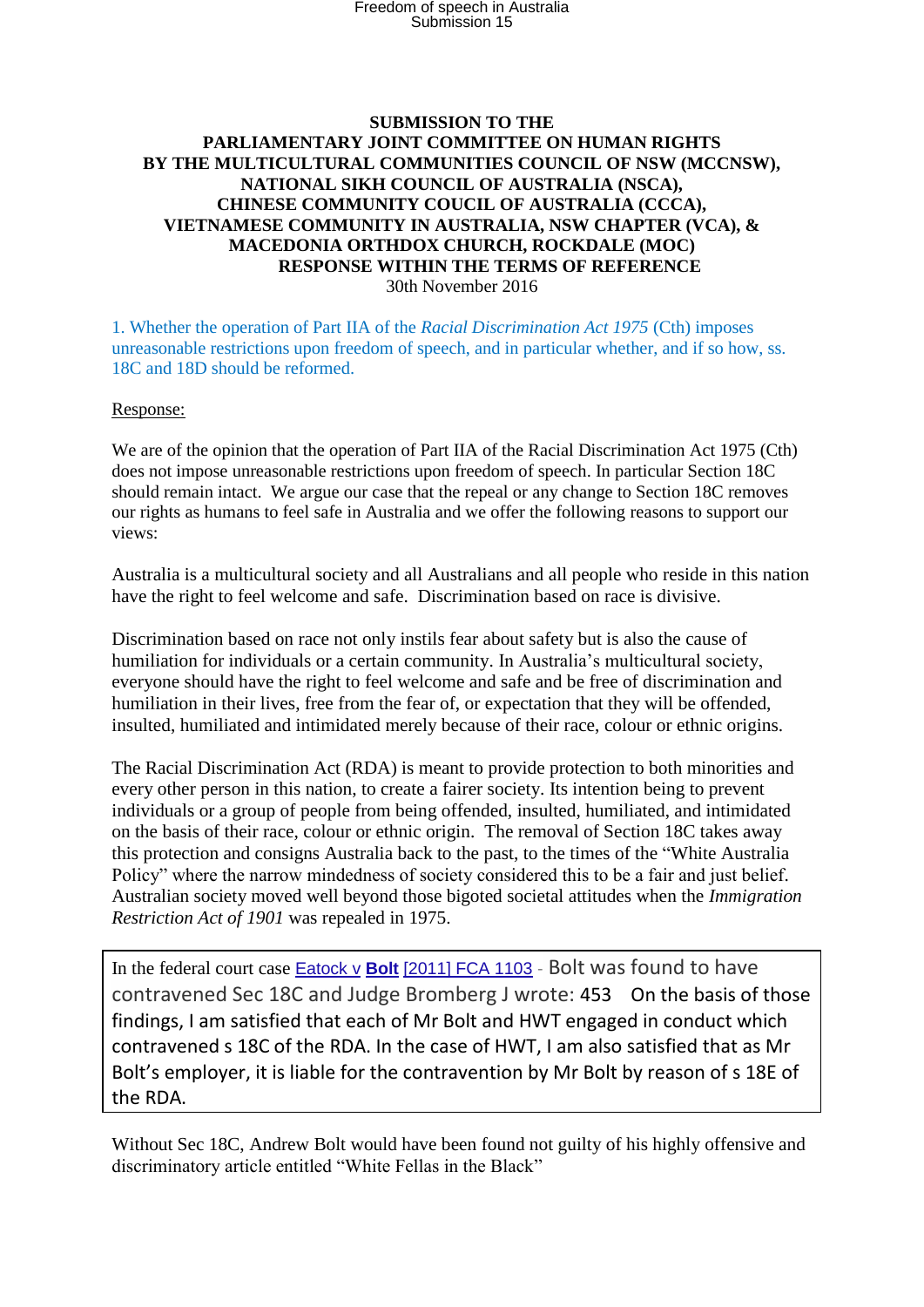# Freedom of speech in Australia Submission 15

Freedom of speech is a core value of democracy however there is a responsibility for those who make such pronouncements to be aware that what they say does not harm others in such a way that it can discriminate against or humiliate or intimidate individuals or groups. The existence and retention of Part IIA of the *Racial Discrimination Act 1975* (Cth ) provides the Australian courts with a judicial instrument to test whether such statements are harmful or discriminate against people on any grounds Such adjudication in our democracy should be in the hands of the independent judiciary and removal of this instrument is considered not "fairdinkum" in our multicultural society when inclusive and non-discriminatory policy is a prerequisite for a harmonious, cohesive and united Australia. We are a nation of immigrants and established immigrants have no moral grounds to discriminate against later arrivals or the traditional owners of the land.

2. Whether the handling of complaints made to the Australian Human Rights Commission ("the Commission") under the *Australian Human Rights Commission Act 1986* (Cth) should be reformed, in particular, in relation to:

- a. the appropriate treatment of:
- i. trivial or vexatious complaints; and ii. complaints which have no reasonable prospect of ultimate success;
- b. ensuring that persons who are the subject of such complaints are afforded natural justice;
- c. ensuring that such complaints are dealt with in an open and transparent manner;
- d. ensuring that such complaints are dealt with without unreasonable delay;

### Response:

We support the concepts of natural justice and transparency in the administration of government, of government agencies and their instruments, of all tribunals and review processes. Of particular concern would be fairness and transparency in the cases where a person's liberty and reputation may be at stake.

We support the 'filtering' of complaints that can easily be identified as frivolous, vexatious or clearly having no reasonable chance of success through the application of a standard that should be met before proceeding further with the complaint. That such a standard should be a matter for the Commission.

## e. ensuring that such complaints are dealt with fairly and without unreasonable cost being incurred either by the Commission or by persons who are the subject of such complaints;

#### Response:

Costs should not be a matter of consideration.

In what may appear to be a sensible consideration could have the intended outcome of inhibiting, denying or otherwise limiting the opportunity of individuals or groups in pursuing justifiable claims. The arbitrary imposition of cost barriers may result in the denial of due process and natural justice. If the consideration of costs is meant to prevent frivolous, vexation or cases that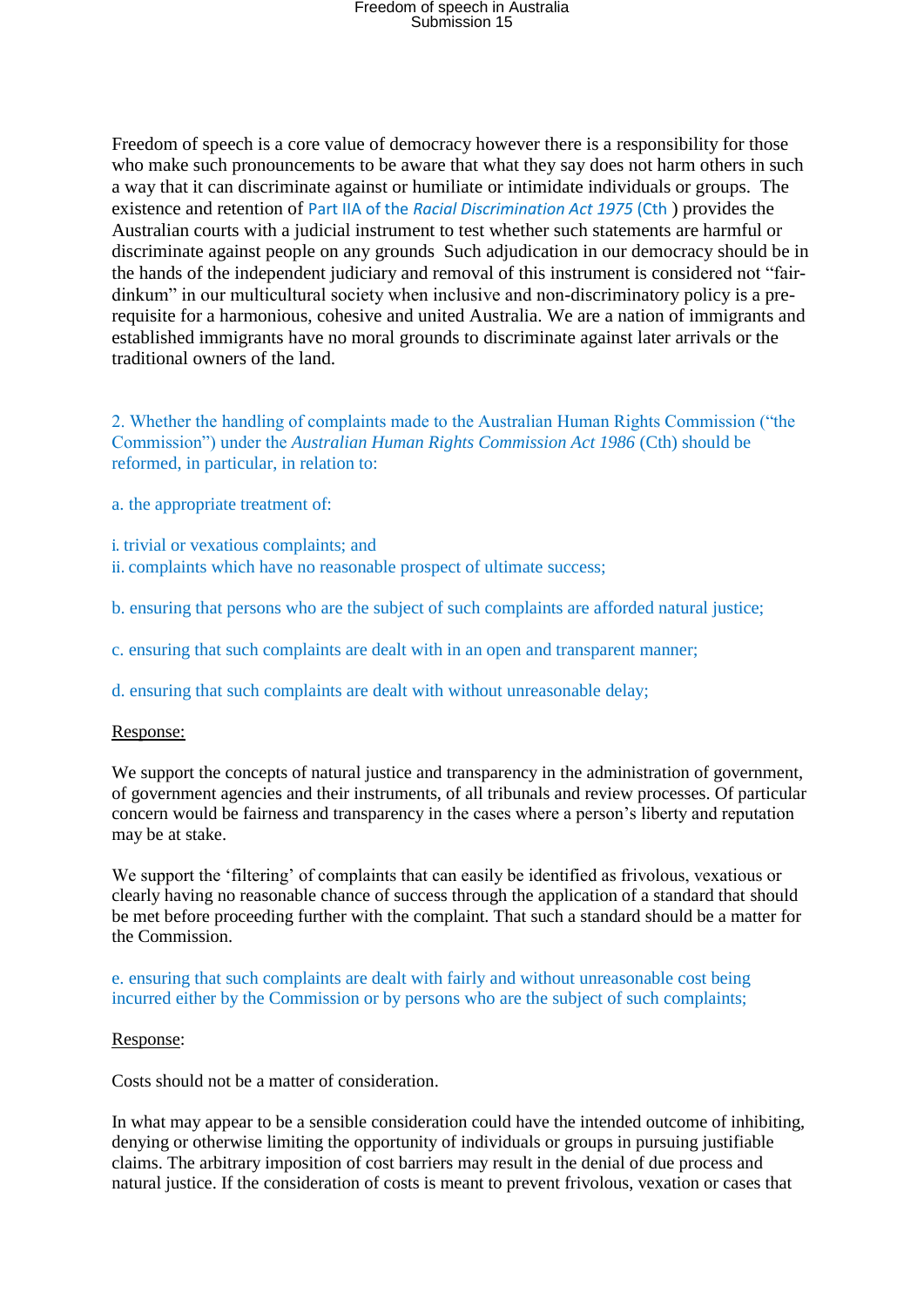# Freedom of speech in Australia Submission 15

have no reasonable chance of success from taking up time or placing an unnecessary financial burden on others then this particular concern should be addressed at an earlier stage.

Furthermore it is not clear if cost limitations would be used to restrict the activities of the Commission by denying funding for operational and administrative functions and/or prevent the Commission from investigating complaints that are justifiable and worthy, to an ultimate outcome. Or further to that, to protect or otherwise shield perpetrators of racial abuse by extending an opportunity for them to protest they are unable to defend their actions because they have no money and therefore should be exempt of any consequences for their actions.

This would have the same practical outcome as repealing s18c of the RDA of 1975.

f. the relationship between the Commission's complaint handling processes and applications to the Court arising from the same facts.

#### Response:

In reading through the Annual reports produced by the Australian Human Rights Commission (Commission), we are in the opinion that the legislated role of the Commission, neither as a court or tribunal with no jurisdictional powers, have performed well within its legislated framework. It is akin to the Anti-Discrimination Board of NSW in its role in education and conciliation. The Commission website published these statements:

In 2015-16**,** the Commission received 77 complaints under section 18C, and 52 per cent of racial vilification complaints were resolved at conciliation. During this year, 12 per cent of complaints were withdrawn and only one complaint of racial hatred proceeded to court. In particular, the website information of the Commission made the statements:

Each year, the Commission publishes relevant data in its [annual reports](https://www.humanrights.gov.au/our-work/commission-general/publications/annual-reports) about the volume and nature of complaints received and resolved.

Overall, the Commission's action is compliant with item 2(a) to 2(f) listed above. In our opinion, we are satisfied with the role and function of the Commission as being fair and proper.

3. Whether the practice of soliciting complaints to the Commission (whether by officers of the Commission or by third parties) has had an adverse impact upon freedom of speech or constituted an abuse of the powers and functions of the Commission, and whether any such practice should be prohibited or limited.

### Response:

We are of the view that asking the public to make complaints to the Commission should not be construed as soliciting in an adverse sense like "inciting" or "encouraging" people to commit crime. The Commission's educational role in the community is legitimate and should include information on what are the available rights of the citizen, including making a complaint.

Tribunals often publish information and advice about the process of appeal available to the public. Would this constitute "soliciting" complaints for the court systems? We believe the definition or interpretation of the word "soliciting" is highly subjective and depends on whether one agrees that the public should be well informed or whether the information should be kept from the public based on an ideological view that people have no rights when it comes to discrimination or abuse on the grounds of race, colour or ethnic origins.